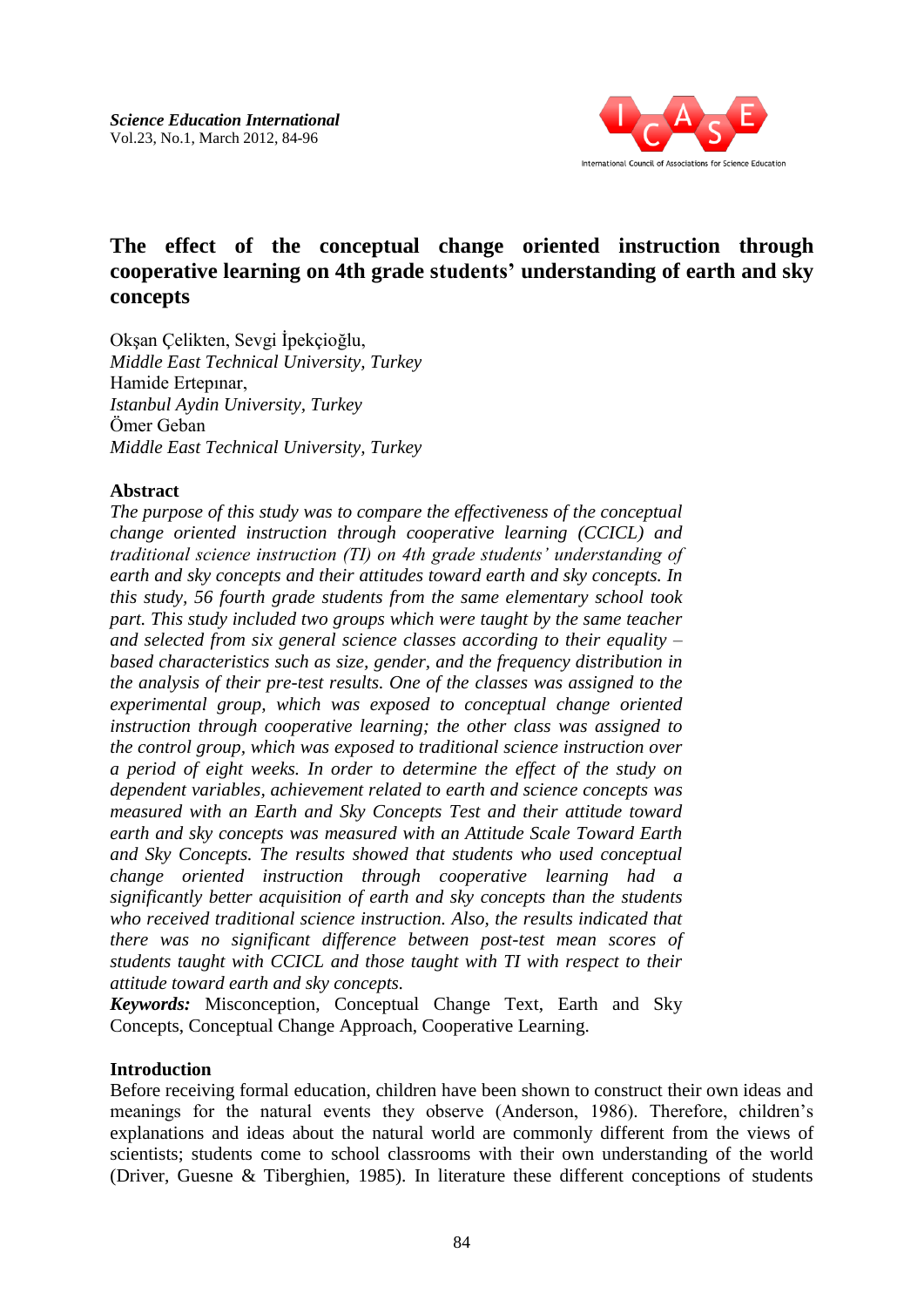have been called "preconceptions" (Clement, 1982; Garnett & Treagust, 1992), "misconceptions" (Eryilmaz, 2002; Fisher, 1985; Helm, 1980; Marques & Thompson, 1997), "naive or intuitive ideas" (McCloskey, 1983; Osborne & Freyberg, 1985), "alternative frameworks" (Driver & Erickson, 1983), or "alternative conceptions" (Gilbert & Watts, 1983; Lin & Cheng, 2000). While taking into consideration that students' conceptions are formed before receiving formal instruction in class, this paper will use the term "misconception."

There is an extensive literature that students come to class with prior conceptions which are commonly different from the scientific facts, which influence further learning and which may be resistant to change. Misconceptions imply mistaken answers students give when confronted with a particular situation when their knowledge about how the world works differs from that of a scientist. After a student integrates misconceptions into his or her cognitive structure, these misconceptions interfere with subsequent learning (Nakhleh, 1992). The student is then left to connect new information into a cognitive structure that already holds inappropriate knowledge. Thus, the new information cannot be connected to his/her cognitive structure and misunderstanding of this new concept occurs. Across all areas of science and within all age groups misconceptions appear (Gomez, 2008). Empirical evidence has shown that children have qualitative differences in their understanding of science that is often inconsistent with what the teacher intended through instruction (Bar, 1989; Bar, Zinn, Goldmuntz & Sneider, 1994; Pine, Messer & John, 2001; Tao & Gunstone, 1999; Trend, 2001). Moreover, research findings show that misconceptions are deeply rooted and even after instruction misconceptions often remain (Eryilmaz, 2002).

Misconceptions and misunderstandings about a concept are not similar to each other; misconceptions are more than a misunderstanding about a concept. Misconceptions are part of a larger knowledge system that involves many interrelated concepts that students use to make sense of their experiences (Southerland, Abrams, Cummins & Anzelmo, 2001). Thus, since misconceptions are often integrated with other knowledge, they may include aspects of both expert and novice understandings and may be useful in constructing accurate scientific understandings. An important goal of science education is to help students develop an understanding of concepts and use them when solving a problem in a new situation. A major obstacle to solving science problems is the lack of understanding of science concepts (Osborne & Wittrock, 1983).

In recent years, many studies of students' conceptions of natural phenomena have been carried out in different disciplines, in different countries and at all educational levels from elementary school to college graduates. Their occurrence is widespread. Students of a wide range of ages, abilities, grade levels, and nationalities have been shown to hold alternative conceptions in most content areas in science (e.g. Bou Jaoude, 1991; Çetingül & Geban, 2005; Haidar & Abraham, 1991; Mayer, 2011). One of the areas in which misconceptions of students can easily be seen is linked to astronomy phenomena (e.g. Miller & Brewer, 2010; Mohapatra, 1991).

The study of the behavior of astronomy concepts has been a traditional part of elementary school science courses. These concepts are often seen as problematic by students, because astronomy is an abstract subject area that is not easy to understand and even pre-service teachers (Dai & Capie, 1990; Kalkan & Kıroğlu, 2007; Trumper, 2001), and university students (Trumper, 2000) hold misconceptions related to astronomy concepts. A number of suggestions have been put forward to explain why students encounter difficulty explaining astronomical events. A common problem is one of reconciling everyday experiences, such as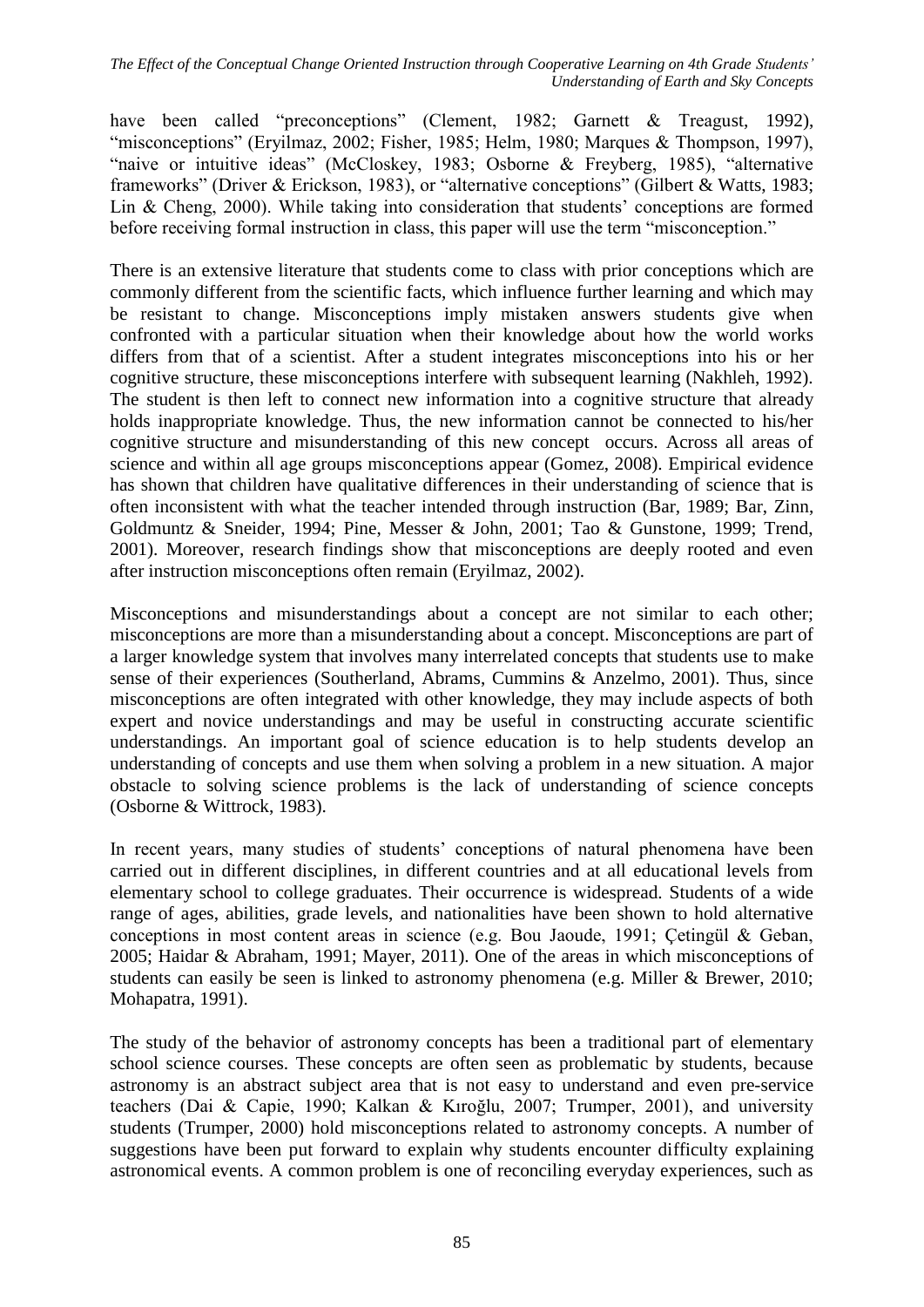observing the rising and setting sun, with abstract models which attempt to explain why this occurs (Vosniadou, 1991). Another widespread difficulty is that of interpreting twodimensional diagrams which attempt to represent three-dimensional space (Parker & Heywood, 1998). Misleading diagrams also can encourage alternative views (Ojala, 1997). Similarly, books where text and diagrams do not correspond may be a source of confusion (Vosniadou, 1991). And finally, ambiguous terminology may also cause difficulties (Parker & Heywood, 1998). Students' misconceptions related to earth, sun, moon and solar system reported in Baxter's (1989) and Sharp et al.'s (1999) studies are summarized in Table 1.

| Earth                  | Earth shaped more like a saucer.                                                  |
|------------------------|-----------------------------------------------------------------------------------|
|                        | The shape of the earth is sphere and people only live on upper half.              |
|                        | The shape of the earth is sphere and people live all over the surface.            |
| Day and night          | Night occurs because sun goes behind hill.                                        |
|                        | Night occurs because clouds cover the sun.                                        |
|                        | Night occurs because moon covers the sun.                                         |
|                        | Night occurs because sun goes around the earth once a day.                        |
|                        | Night occurs because earth goes around the sun once a day.                        |
| Earth and sky concepts | Misconceptions                                                                    |
|                        |                                                                                   |
| The phases of the moon | The moon has different phases because clouds cover part of the moon.              |
|                        | The moon has different phases because planets cast a shadow on the moon.          |
|                        | The moon has different phases because the shadow of the sun falls on the moon.    |
|                        | The moon has different phases because the shadow of the earth falls on the        |
|                        | moon.                                                                             |
| The Seasons            | In winter the weather is cold because cold planets take heat from sun.            |
|                        | In winter the weather is cold because heavy winter clouds stop heat from the      |
|                        | sun.                                                                              |
|                        | In winter the weather is cold because sun is further away from the earth in the   |
|                        | winter.                                                                           |
|                        | In winter the weather is cold because sun moves to the other side of the Earth to |
|                        | give them their summer.                                                           |
|                        | Changes in the plants cause the season.                                           |

**Table 1.** Students' Misconceptions of Earth and Sky Concepts

Earth and sky concepts Misconceptions

Students' misconceptions in science are often resistant to change (Fisher, 1985). The construction of meaning by learners requires that they actively seek with knowledge already in their cognitive structure (Novak, 2002). Meaningful learning involves students in constructing integrated knowledge structures, which contain their prior knowledge, experiences and new concepts (Tsai, 2000). Constructivism stresses the role of prior knowledge in learning. Students interpret tasks and instructional activities involving new concepts in terms of their prior knowledge. Constructivism assumes that humans are knowing, active, purposive, adaptive, self-aware beings whose knowledge and purposes have consequences for their actions (Von Glasersfeld, 1993). They construct their own knowledge by using their existing knowledge. Even when information is explicitly presented by teachers or textbooks, meaningful knowledge acquisition involves interpretation and integration guided by the learners' own prior knowledge. The constructivist perspective leads to an interpretation of many of the observed regularities and consistencies in students' responses as misconceptions which students hold about the natural world and how it works (Champagne, Klopfer & Anderson, 1980).

Several teaching approaches or strategies such as the conceptual change (Posner at al., 1982) are based on the constructivist view of learning. These were developed to overcome students'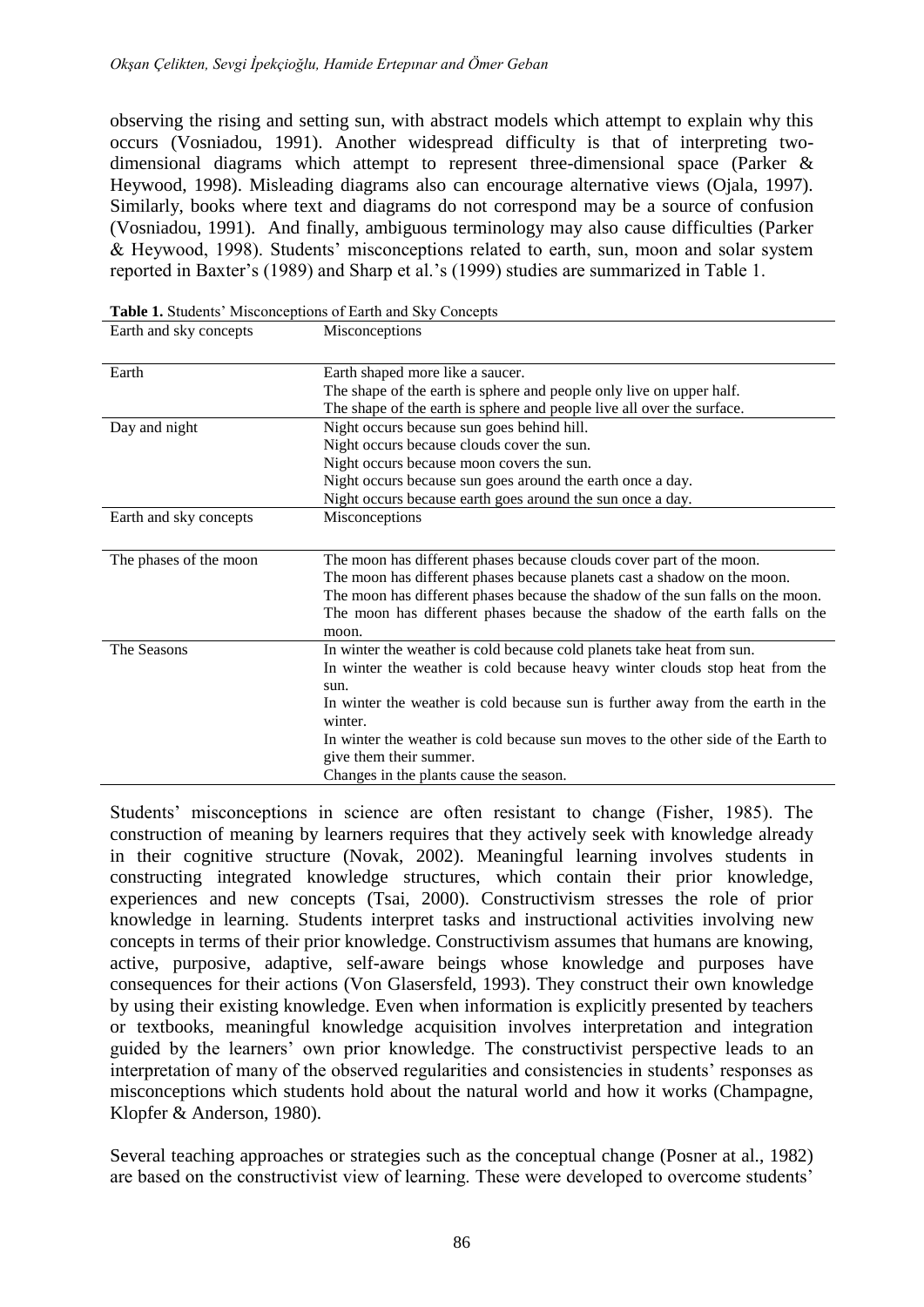*The Effect of the Conceptual Change Oriented Instruction through Cooperative Learning on 4th Grade Students' Understanding of Earth and Sky Concepts*

misconceptions in science education. The conceptual change model claims that learning is a process of personal construction of knowledge (Cobern, 1996). Posner, Strike, Hewson, and Gerzog (1982) stated that four conditions are necessary: (1) There must be dissatisfaction with existing conceptions. The individual must first encounter difficulties with an existing conception to consider a new one. (2) A new conception must be intelligible. Intelligibility requires constructing a coherent representation of a theory or a passage. When the student can construct a meaningful representation of a theory, it can become a tool of thought. (3) A new conception must be plausible. A new conception must have the capacity to solve the problems generated by its predecessors. (4) A new concept must be fruitful. It must have potential to open up new areas of inquiry. It leads to new insights and discoveries. Therefore, teachers should develop strategies to create cognitive conflict in students, organize instruction to diagnose errors in students' thinking, and help students translate from one mode of representation to another.

In this study, teaching strategies based on a conceptual change approach, such as assigning conceptual change texts to read, discussing the texts through questions, scientifically correct explanations of concepts in the context of prediction questions and applying the correct conception in different settings, were constructed so that they were directed towards the building of conceptual change. The instruction using these strategies enabled students to change their mental models. The instruction identified students' ideas and views, created opportunities for students to explore their ideas, provided stimuli for students to develop, modify, and change their ideas and views. In addition, concept map activities allowed students to organize their learning by constructing interrelationships among concepts, which enhance meaningful learning. Therefore, concept map activities provided evidence for a conceptual change.

There is continued interest in improving learning activities in science education. In the present study, conceptual change oriented instruction through cooperative learning was used to provide an alternative for teaching science concepts in the classroom.

## **Sample**

The participants of this study were enrolled in a general science course in an urban elementary school. In this school, there were 6 fourth grade classes, and a total of 339 fourth grade students. Most of the students' socio- economic status, including the educational level of their parents and their family income were in the middle-range. Furthermore, the ages of the students ranged from 10 to 11. The participating students were placed in two classes and instructed by the same teacher. The two instruction methods used in this study were randomly assigned to each group. Both the experimental group who received CCICL and the control group who received TI consisted of 28 students. All of the 56 fourth grade students, 26 boys and 30 girls, returned signed parental consent forms for participation in this study.

## **Instruments**

Instruments used in this study were: Earth and Sky Concepts Test (ESCT); Attitude Scale toward Earth and Sky Concepts (ASTES) and Reading Comprehension Skills Test (RCST).

## *Earth and Sky Concepts Test (ESCT)*

The ESCT consisted of 15 multiple choice questions, five of which were taken from the literature (Baxter, 1989) and the rest developed by the researcher. There were four alternatives for each multiple-choice question in the test. These items were related to basic earth and sky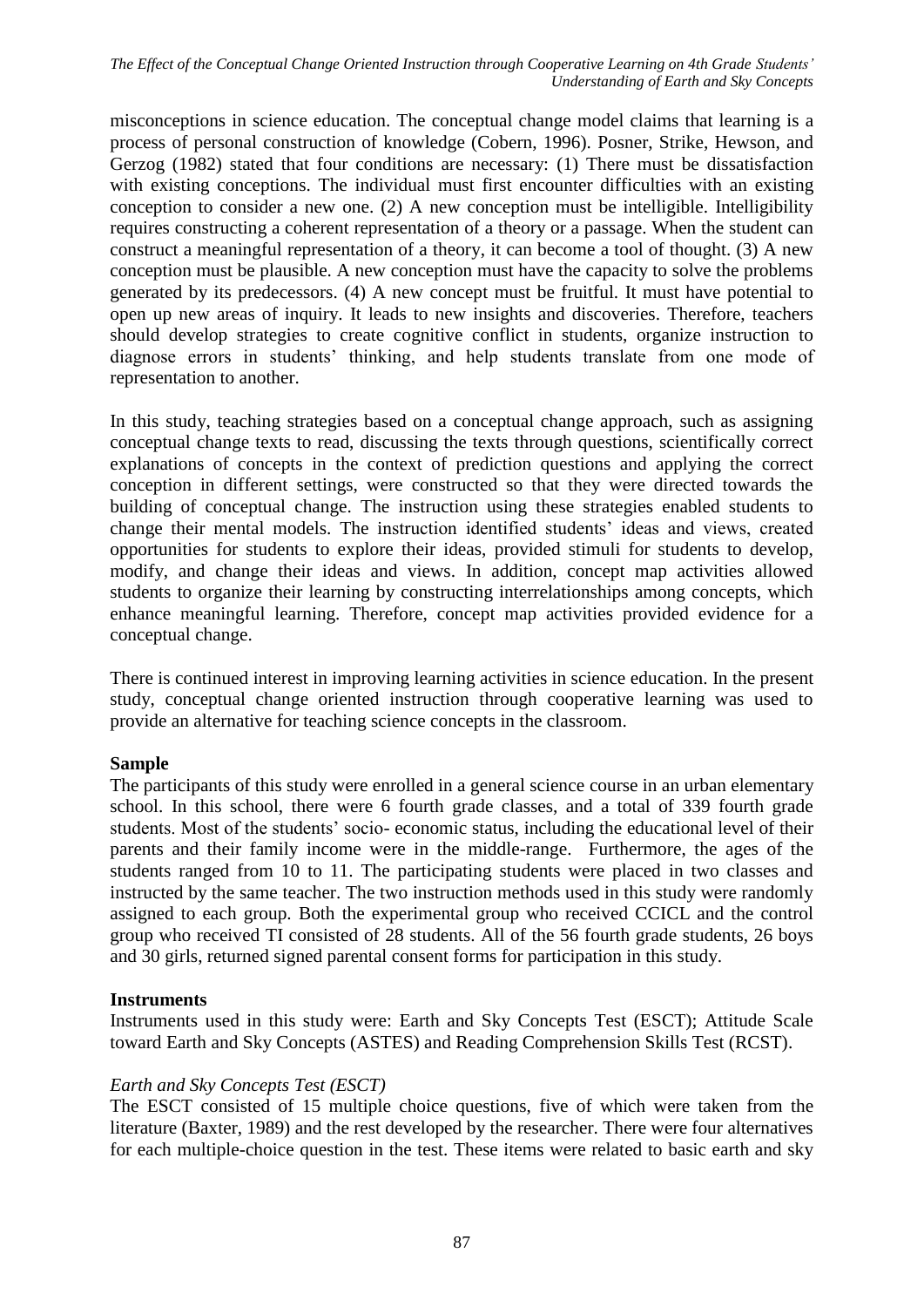concepts: Day and night, seasons, moon's phases, and earth, moon and sun as three celestial bodies.

These questions were developed from the literature related to students' misconceptions with respect to earth and sky (Baxter, 1989) and a set of pilot interviews with classroom teachers to determine their observations about topics in which their students had difficulty and about examination results and students' misconceptions. See Table 2 for an example of one of these items.

#### **Table 2.** The Question Sample of Earth and Sky Concept Test

In Turkey, the period of night is longer than the period of day in winter, and this is opposite in summer. Which one of the following is the reason for this fact?

- a) The earth is spherical.
- b) The earth rotates on its own axis.
- c) The earth has a rotating axis.
- d) The rotating axis of the earth is not perpendicular to the orbital plane.

The pilot of the Earth and Sky Concepts Test (ESCT) was trialed on  $4<sup>th</sup>$  grade students, who were not students in either the experimental or control group. The reliability of the test was found to be 0.812. For every item in the test, the distracters were prepared based on the students' misconceptions about earth and sky. The classification of these misconceptions in the test is given in Table 3. Findings after the analysis of the students' responses, show results from this study were in agreement with the research literature (Baxter, 1989; Sharp, Bowker, Mooney, Grace & Jeans, 1999) in terms of students' misconceptions of astronomy concepts.

### *Attitude Scale toward Earth and Sky Concepts (ASTES)*

The ASTES scale was developed by the researchers and was prepared so as to identify to what extent and specifically to which concepts students indicated an interest. This was given to both groups as a post-test to support the measurement of the effectiveness of each instructional method. The scale consisted of 17 items, five of which were in the first part, seven in the second part and five in the third part. In the first part, sentences based on students' earth and sky observations were prepared. In the second part, questions were included to determine students' interest in earth and sky concepts. In the third part, students' opinions about the earth and sky concepts were determined. The piloting of the ASTES was undertaken with  $4<sup>th</sup>$  grade students. The reliability of the test was found to be 0.72.

#### **Table 3.** Misconceptions about Earth and Sky in ESCT

#### **Misconceptions** *Axis*

The shape of the earth is geode because the earth has an axis or this axis has an angle to the plane of the orbit In every part of the earth, day or night do not occur at the same time because the earth has an axis and this axis makes an angle with the plane of the orbit

In Turkey, night time is longer than day time in winter and vice versa in summer because the earth moves around its axis, or has an axis

If the earth's axis were perpendicular to the orbit, the earth could not move around the sun, or there would be no day and night

#### *Properties of the Sun*

The sun is a star because it is so far from the earth, or the planets move around the sun, or it is bigger than the planets and satellites

The earth is greater than the sun

The moon is greater than the sun

#### *Orientation*

From the earth, always the same face of the moon is seen because the moon together with the earth moves around the sun, or the moon moves around itself, or the moon moves around the earth

The earth always sees the same face of the moon. When this face does not take any light from the sun to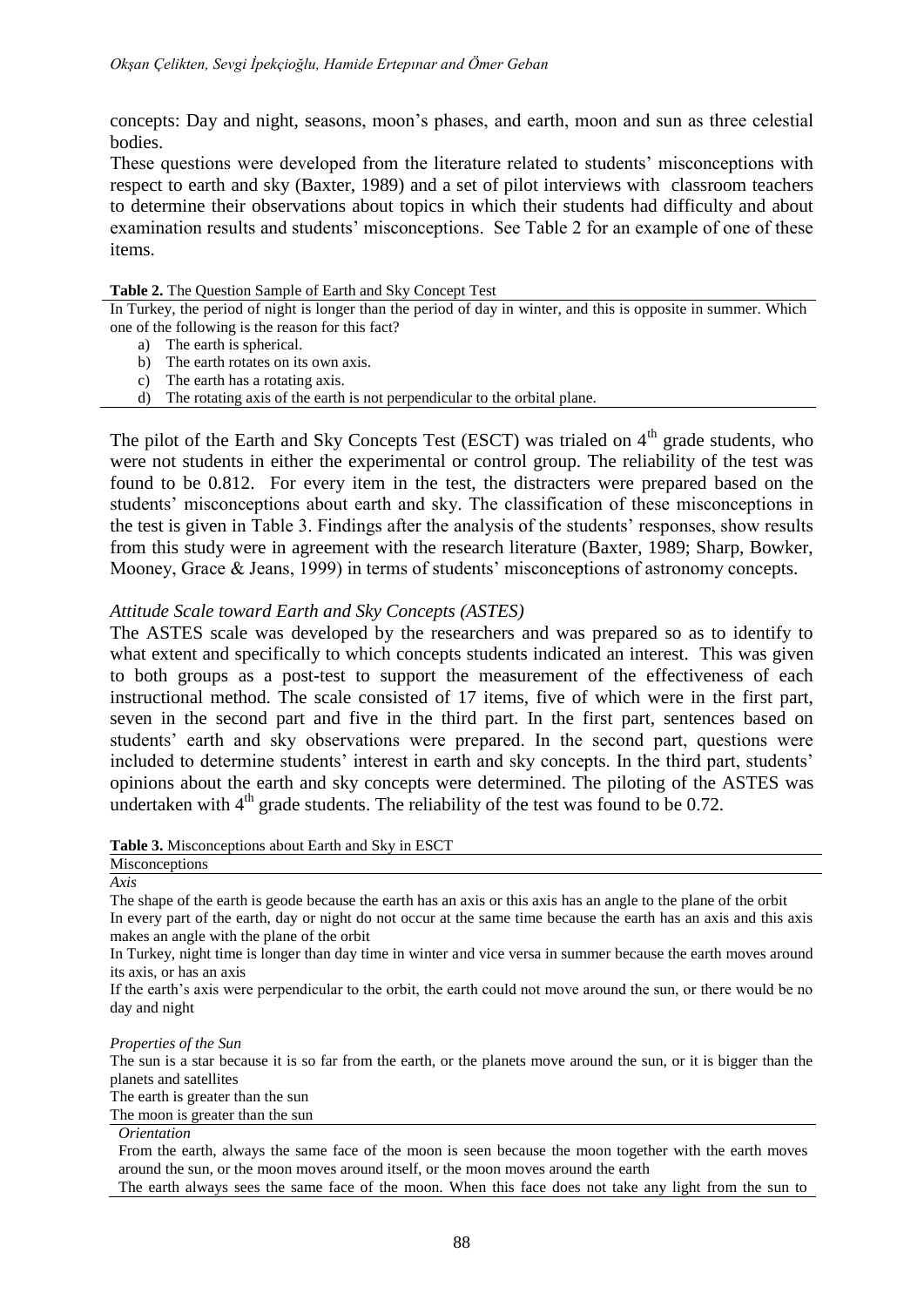reflect to the earth, the resulting phase is called whole moon, or it is called first quarter, or it is called last quarter

In every part of the earth, day or night do not occur at the same time because the earth is far away from the sun The moon is not seen in the sky every time, because it may send its own light to other places instead of earth, or it cannot show its own light to the earth when it enters through the clouds, or the sun may cover the moon The moon has different phases because while moving the shadow of a planet, or the earth prevents the reflection of light from the moon to the earth, or the sun moves the moon and covers it The moon has different phases because the sun moves toward the moon and covers it

#### *Geography*

The earth is not spherical, but planar

The line thought to pass through the poles of the earth is called the equator, or it is called semi-sphere, or it is called orbit

The line followed by the earth during its movement around the sun is called the equator, or is called the axis, or is called the pole

#### *Night*

In Turkey, night time is longer than day time in winter, and vice versa in summer because the earth moves around its axis, or the earth has an axis, or the earth is spherical

Night occurs because the movement of the moon is towards the sun and it covers the sun, or the sun moves around the earth

#### *Seasons*

In winter the weather is cold because in winter cold planets take the heat coming from the sun, or the distance between the earth and the sun is getting longer, or the sun moves around the earth

### *Reading Comprehension Skills Test (RCST)*

This test was originally developed by Müjgan Özçelikel, who is a teacher at the same elementary school in which this study was conducted. It consists of 20 multiple-choice items witht each item measuring to what extent  $4<sup>th</sup>$  grade students comprehend what they read and what they understood to be the main idea. The reason for administering the RCST is to determine whether there is a correlation between students' reading comprehension skills and their understanding of earth and sky concepts. The test was given to both groups after the study. The reliability of this test was found to be 0.83.

### **The Study**

This study was conducted over 8 weeks. As stated, 56 fourth grade students in two science classes with the same teacher volunteered to be in the study. There were two groups in the study. The experimental group was instructed by conceptual change oriented instruction through cooperative learning while the control group was instructed by traditional science instruction. During the study, the earth and sky topics were covered as part of the regular classroom curriculum in their general science course. The classroom instruction was for three 40-minute sessions per week.

Prior to the study, the Earth and Sky Concept Test (ESCT) and the Attitude Scale toward Earth and Sky Concepts (ASTES) were administered to both the experimental and the control groups. One hour of class was utilized for each administration. The concepts studied were: (1) The earth concept which includes the shape of the earth, the rotating motions of the earth, day and night, and seasons; and (2) the sky concept which includes the phases of the moon, and the relative sizes of moon, earth and sun.

In the traditional science instruction, the teacher used lecture and discussion methods. The concepts in both parts (earth and sky) were covered in six traditional texts, four of which were related to earth concepts and two of which were related to sky concepts. These texts were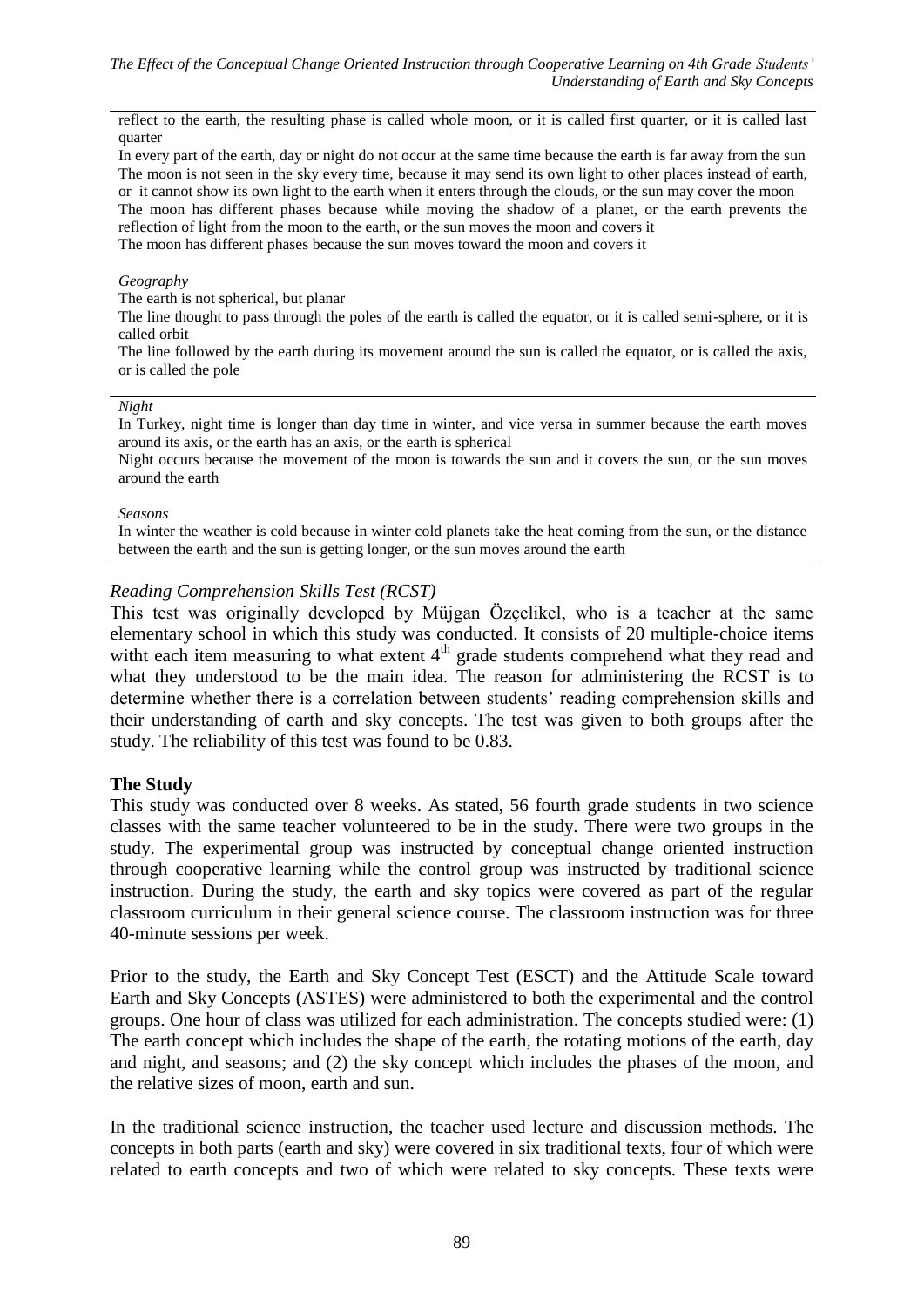selected from the science textbook chosen by the school. The teacher gave each text to the students at the beginning of the class hour. She asked the students to read the text silently and then after reading, she started her lecture. The students were instructed with respect to teaching strategies that relied on the teacher's explanation and texts. The main underlying principle was that it was the teacher's responsibility to transfer the necessary knowledge to the students. After the teacher's explanations of the concepts, a discussion was directed by the teacher's questions.

In the conceptual change oriented instruction through cooperative learning, which the experimental group received, six conceptual change texts were given to the students, which included earth and sky concepts similar to those in the traditional texts. Conceptual change texts were designed to make the students aware of the inadequacy of their intuitive ideas. In the conceptual change texts, students were asked explicitly to predict what would happen in a situation before being presented with information that demonstrates the inconsistency between common misconceptions and the scientific conceptions. These texts activated students' misconceptions by presenting evidence and simple qualitative examples that challenged the misconceptions used to make a prediction about the situation. The students' misconceptions were also challenged by dis-equilibrating their preconceptions with scientific phenomena through questions. Then, the text presented evidence that illustrated how each of the common misconceptions would lead to an incorrect prediction. These texts facilitated conceptual conflict, meaning students became dissatisfied with their existing conceptions. These texts provided evidence that students' existing knowledge was insufficient and only supported partial understanding. The explanatory phase involved an explanation of the scientifically correct concept in the content of evidence or prediction questions. Moreover, examples and figures were used in order to help students reach a more acceptable scientific explanation of the concepts. The final phase provided opportunities to apply the correct conception in different settings. The students, in small groups, discussed the statements in the text with each other. Also, the teacher discussed the statements in the text with the whole class.

Conceptual change texts were given to the students at the beginning of the lesson. All lessons were given to the experimental group in the science laboratory. There were six five-member groups of students and each group sat around pentagon shaped tables. Each group gave a name to itself and there was a different group leader responsible for coordinating his or her group each class hour. Before the instruction, the teacher gave a brief information session about how this study would be carried out, defined misconceptions and gave simple examples about some misconceptions. Group leaders distributed conceptual change texts to the students in their own group. All students read the text silently for five minutes. After reading, the teacher asked the group leaders to list misconceptions in the text and write down the misconceptions of their group members. Then the group leaders gave the misconception lists to the teacher and the teacher recorded the misconceptions highlighted by all groups on the chalkboard. The teacher told the groups that they would perform an activity related to the concepts to be learnt. She wrote new vocabulary and the title of the activity on the chalkboard and asked the students to write them down their notebooks. Then the teacher explained how the groups would carry out the activity. This activity could be an experiment, a game, or a drama, which was designed to encourage the students to be aware of their misconceptions. Group leaders then organized their own group and started the activity. These activities lasted approximately 10 minutes. After all groups had finished, the teacher asked some questions about the aim of the activity and what they learned.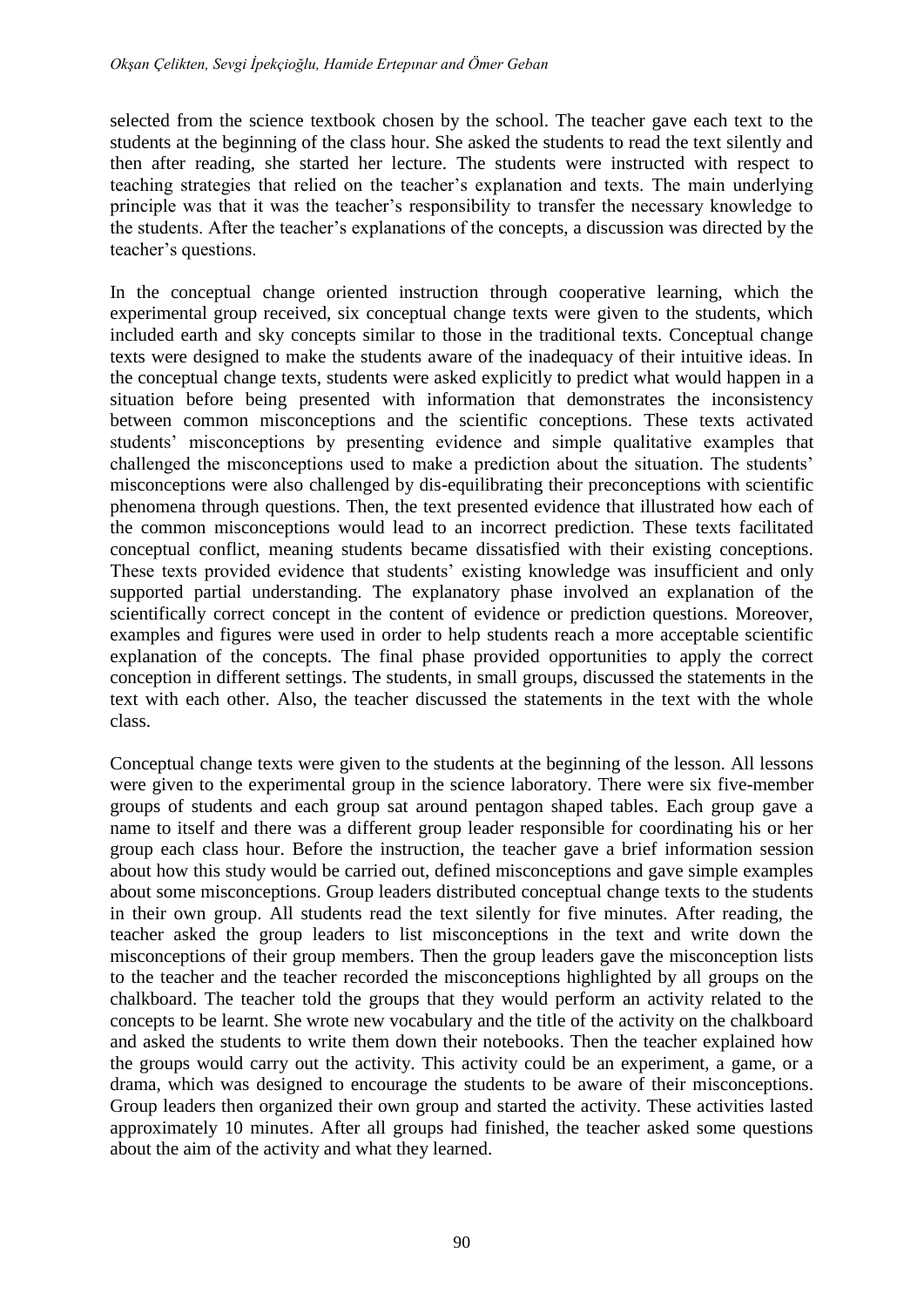A variety of activities were part of the experimental group, for example the "day and night" activity which used materials like the earth map, the earth model and a light source along with instructional methods of drama, a game and question-answer. In this activity, the teacher asks the students in peer groups to think of themselves as people living on earth. Groups held their hands together while turning their backs and formed a circle facing outwards. Students were asked to sing a song. While they were singing and walking round in a circle, the teacher turned the light source on and held it towards the students. When the teacher tells them to stop, the students stop and answer the questions such as: "Who is waking now?", "Who is having his/her lunch now?", "Who is going to bed now?" The game continued until the circle completed one rotation around itself. After the completion of the rotation, the teacher asked: "How long does the earth take to complete its rotation?"

Conceptual change oriented instruction through cooperative learning was supported with concept maps after all the texts were studied. The teacher told the students what a concept map was and described the construction of it using an exemplar concept map. Then the teacher reviewed the concepts covered in the classes to all groups and asked them to construct their own maps.

## **Results**

The pre-test results showed that there was no significant difference between the conceptual change oriented instruction through cooperative (CCICL) group and the traditional science instruction (TI) group in terms of earth and sky concept achievement ( $t=1.164$ ,  $p>0.05$ ); their attitudes toward earth and sky concepts as a school subject (t=1.204,  $p>0.05$ ); and their reading comprehension skills (t=1.855,  $p>0.05$ ).

ANCOVA was used to determine the effect of type of instruction and gender differences on students' understanding of sky and earth concepts after instruction while students' reading comprehension skills were taken as a covariate. The results showed that there was a significant difference between the post-test mean scores of the students taught by CCICL and those taught by TI with respect to understanding of sky and earth concepts when reading comprehension skills was controlled.  $(F=6.04, p<0.05)$ . The CCICL group scored significantly higher than the TI group ( $\bar{x}$  (CCICL)=9.65,  $\bar{x}$  (T<sub>I</sub>)=8.17). The proportions of correct responses and misconceptions were examined by using item analysis for the experimental and control group. For example, one of the items related to the earth's shape. In this item students were asked to distinguish the drawings which represent the shape of earth, the place of people living on earth, the place of clouds and the way that rain falls from the clouds as realistic as possible. Before the study, 57% of students of both groups had the misconception that, "the earth is flat." After the study only 26% of the CCICL group held this misconception while it only decreased to 50% in the control group. Another item which reflected the striking difference between students in the two groups related to the reason for the occurrence of day and night. In this item, students were asked to distinguish the drawing which represented how night occurs as realistic as possible. Before the study, 60.7% of students in the experimental group had the misconception that "day and night occurs because the sun turns around the earth," and 64.2% of students in the control group held the same misconception. After the study 33.3% of students in the experimental group retained this misconception, compared to 53.5% of students in the TI group.

The results seem to indicate that there is no significant post-test mean difference between male and female students in terms of understanding earth and sky concepts  $(F=1.67, p>0.05)$ . There was no significant interaction effect between gender difference and the study on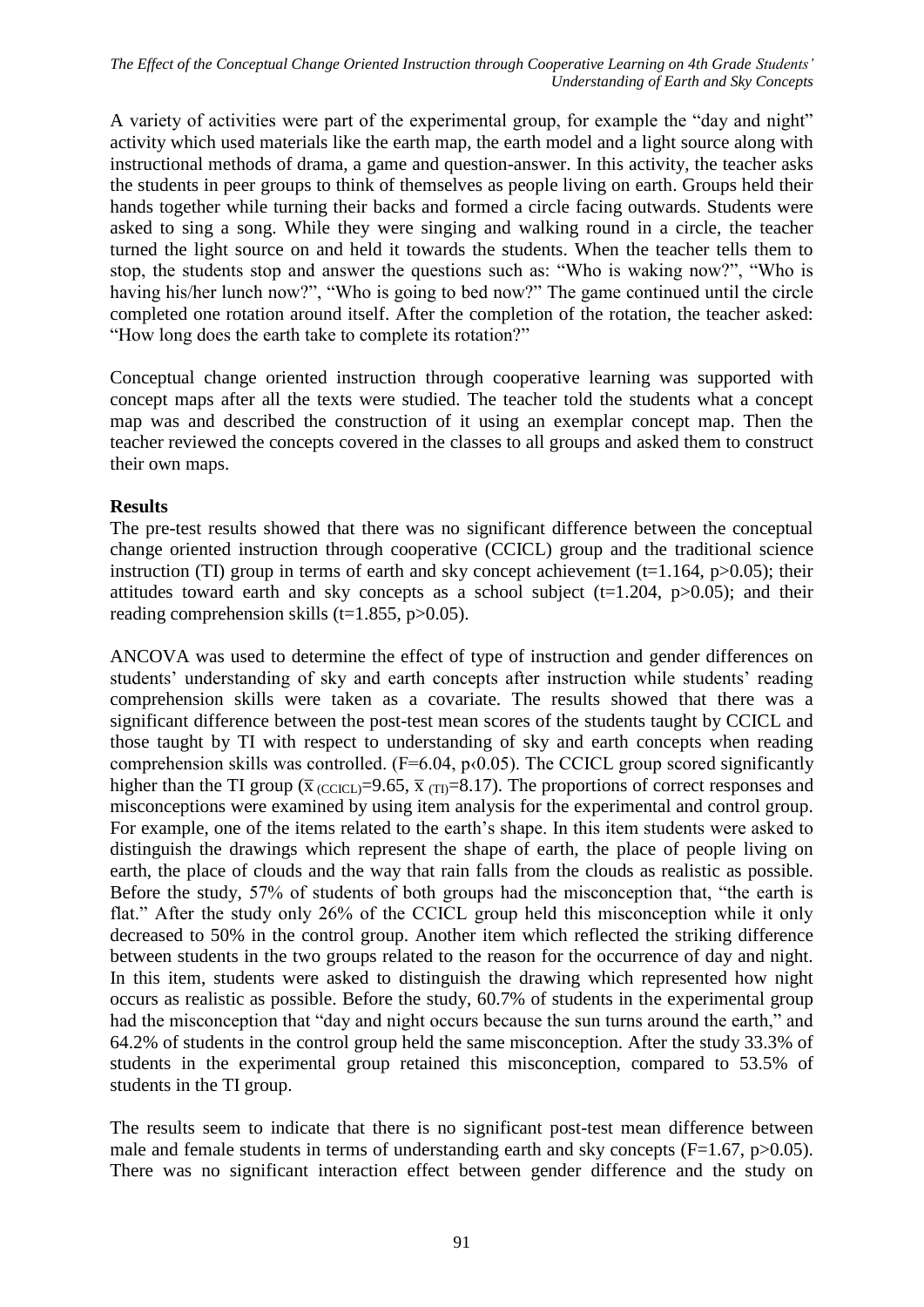students' understanding of earth and sky concepts  $(F=3.65, p>0.05)$ . On the other hand, reading comprehension skills were a statistically significant predictor for understanding earth and sky concepts  $(F=11.03, p<0.05)$ . t-test result showed that there was no significant difference between post-test mean scores of the students taught with CCICL and those taught with TI with respect to their attitudes toward earth and sky concepts as a school subject  $(t=0.85, p>0.05)$ .

## **Participant Interviews**

In this study student interviews were used in order to gather information about the misconceptions of 4<sup>th</sup> grade students on earth and sky concepts. The interviews were conducted with eight  $4<sup>th</sup>$  grade students, four of whom were from the experimental groups and four from the control group. Students 1, 2, 3, and 4 were selected from the experimental group and students 5, 6, 7 and 8 were selected from the control group.

Interview questions were prepared in the light of the related literature about students' misconceptions on earth and sky concepts. Interviews consisted of the following areas: (1) the shape of the earth, (2) day and night, (3) seasons, and (4) the moon's phases. All interview data was recorded on audiotape and was used to support the comparison of the effectiveness of conceptual change approach versus traditional approach by taking into account students' reasoning on target concepts. There were 8 interview questions asked to the students and one of the interview exchanges is summarized below as an example.

*How do students explain the reason for the occurrence of day and night?*

*Interviewer: Can you explain the reason for the occurrence of day and night?*

*Student 1, Student 2:* The earth's movement around the sun leads to the occurrence of day and night.

*Student 3, Student 4:* We know that it moves around the sun. During this movement, the places toward the sun take the sun light. That is why in these places day occurs. In the places where the sun light is not reached, night occurs.

*Student 5:* When sun moves around the earth, day and night occur.

*Student 6:* The shape of the earth is like a circle. That is why day occurs in the places towards the sun.

*Student 7, Student 8:* I think that when the moon covers the sun, night occurs. When the moon does not cover the sun, day occurs.

The answers of Students 3 and 4 can be classified as a correct scientific explanation. The answers of Students 1, 2, 5, 6, 7, and 8 correspond to alternative explanations.

## **Discussion and Implications**

After the instruction, the average percentage of correct responses by theCCICL group was 73% while that of the TI group was 62%. The results indicate that CCICL led to better understanding by the participating students of the earth and sky concepts than TI. The conceptual change instruction allowed the students to process information actively. Learning is an active process, therefore learners need to process information actively to comprehend it. The conceptual change texts were written in order to cause students to consider their knowledge and scientific knowledge; that is to create conceptual conflict necessary for conceptual change (Posner et al., 1982). They activated students' prior knowledge and refuted misconceptions. The conceptual change texts, which consider students' misconceptions, were used as a way of conceptual change to promote the acquisition of new conceptions as a consequence of the exchange and differentiation of the existing concepts and the integration of new concepts with existing conceptions. Reading the text and then discussing in their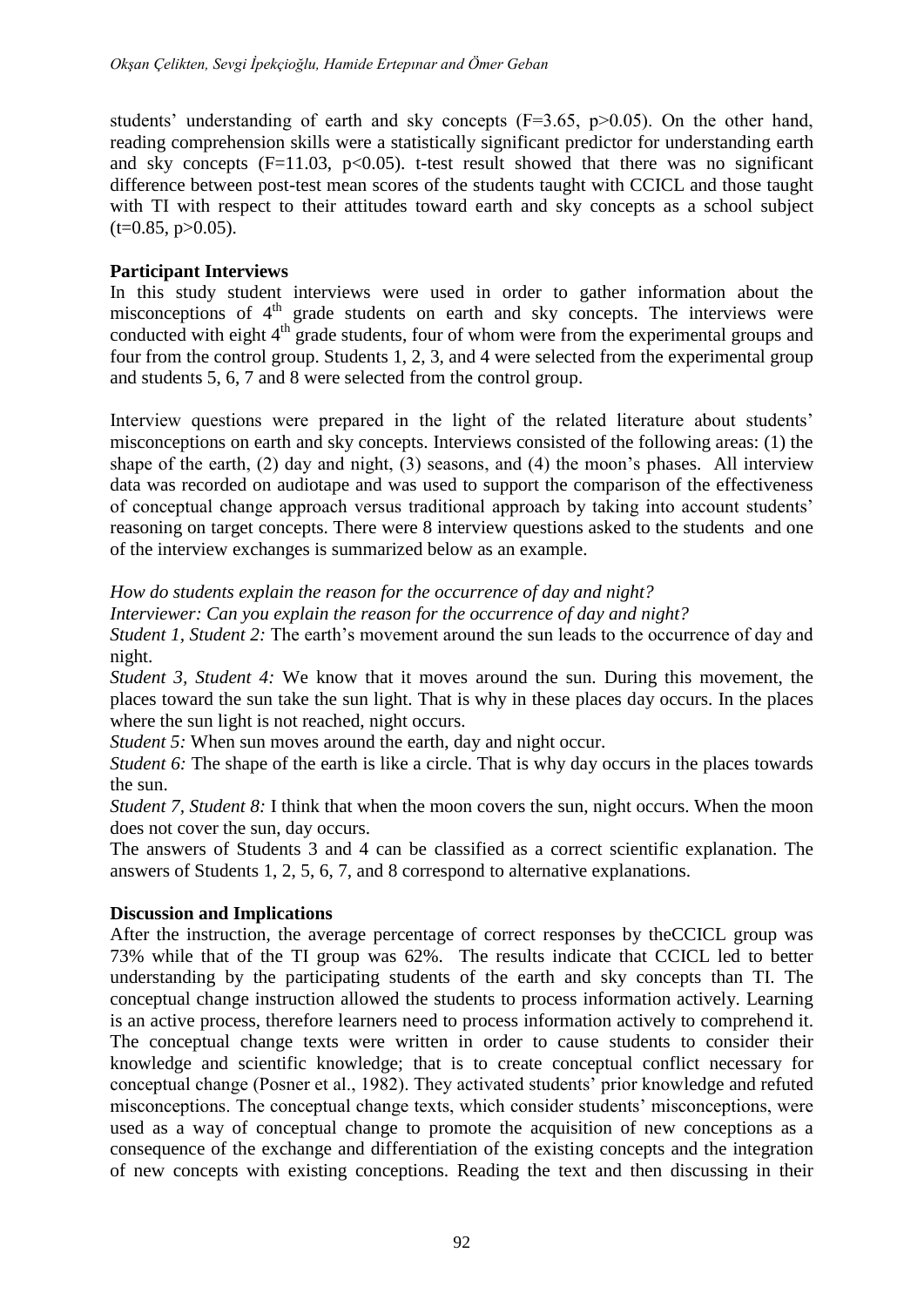*The Effect of the Conceptual Change Oriented Instruction through Cooperative Learning on 4th Grade Students' Understanding of Earth and Sky Concepts*

groups allowed the students to revise their knowledge. There is growing evidence that students who talk through the material with peers learn in a more effective way because students who work in cooperative relationships are more likely to have a conscious strategy about how they got to the answer (ref). The students in the experimental group were involved in activities in small groups such as the discussion of descriptive evidence presented in statements and qualitative questions provided by the researchers. The discussion of the concepts could facilitate students' understanding as well as encourage their conceptual restricting. This type of instruction appears to provide students opportunities for greater involvement.

In the concept map application, the students who could not construct appropriate links realized the gap in their understanding. The students in the experimental group were involved in activities supporting the conceptual change approach, were encouraged to discuss the results of the activities and were provided opportunities to summarize their conceptual understanding by constructing concept maps. The conceptual change approach provided special learning environments such as identifying common misconception about the sky and the earth, activating students' misconceptions by presenting simple qualitative examples, presenting descriptive evidence in the text that the typical misconceptions were incorrect, providing a scientific explanation of the situation, and providing students the opportunity to practice the correct explanation by utilizing questions.

As reported in the research literature, there is a significant relationship between reading comprehension and science achievement. Reading comprehension is strongly associated with academic achievement, including science achievement (Cromley, 2009; Cromley, Synder-Hogan & Luciw-Dubas, 2010). This study concurred that reading comprehension was a significant predictor of understanding of earth and sky concepts. Texts were required to be read and hence students' reading comprehension played an important role in understanding these texts.

Well-designed conceptual change texts used in cooperative learning help to increase students' achievement in science. This may occur because students using these techniques have active and reinforced practice. To be most effective, it appears that these activities should be integrated with curriculum objectives. Teachers should be informed about the usage and importance of conceptual change oriented instruction. The course content should be designed in such a way that teachers are able to spend more time on developing instructional methods to dispel students' misconception. Curriculum designs based on conceptual change approach can be used for meaningful understanding of the concepts by taking students' preconceptions into consideration. For meaningful learning to occur, it appears to be better to include questions on topics that explicitly probe for misconceptions. In this way, teachers can be better aware of students' conceptions. Reading comprehension skills is a strong predictor of science achievement. The use of language determines students' understanding of what they read and this affects their science achievement. For that reason, students should be given exercises on developing their reading comprehension skills.

## **Limitations of the study**

- 1. Number of students involved in the study
- 2. Number of teachers involved.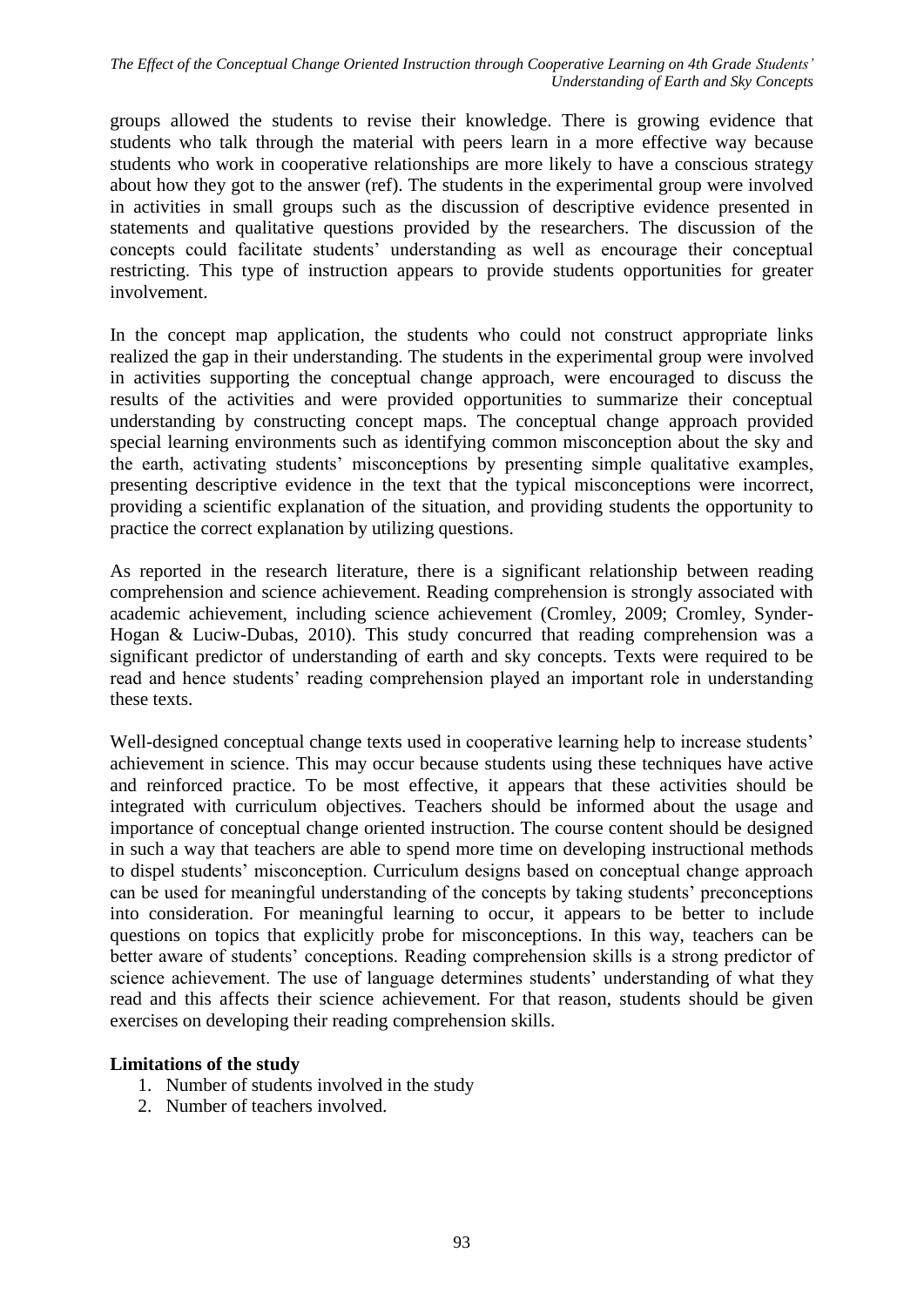## **References**

- Anderson, B. (1986). Pupils' explanations of some aspects of chemical reactions. *Science Education*, 70(5), 549-563.
- Bar, V. (1989). Children's views about the water cycle. *Science Education, 73*, 481–500.
- Bar, V., Zinn, B., Goldmuntz, R., & Sneider, C. (1994). Children's concepts about weight and free fall. *Science Education, 78*, 149–169.
- Baxter, J. (1989). Children's understanding of familiar astronomical events. *International Journal of Science Education. Special Issue. 11*, 502-513.
- Bou Jaoude, S.B. (1991). A study of the nature of students' understanding about the concept of burning. *Journal of Research in Science Teaching*, 28, 689-704.
- Champagne, A. B., Klopfer, L. E., & Anderson, J. (1980). Factors influencing the learning classical mechanics. *American Journal of Physics. 48*, 1074-1079.
- Clement, J. (1982). Students' preconceptions in introductory mechanics. *American Journal of Physics, 50*(1), 66-71.
- Cobern, W. (1996). Worldview theory and conceptual change in science education. *Science Education, 80*(5), 579-610.
- Cromley, J. G. (2009). Reading achievement and science proficiency: International comparisons from the programme on international student assessment. *Reading Psychology, 30*, 89–118.
- Cromley, J. G., Snyder-Hogan, L. E., & Luciw-Dubas, U. A. (2010). Reading comprehension of scientific text: A domain-specific test of the direct and inferential mediation model of reading comprehension. *Journal of Educational Psychology, 102*(3), 687–700.
- Çetingül, P.I., & Geban, Ö. (2005). Understanding of acid-base concept by using conceptual change approach. *Hacettepe University Journal of Education,* 29, 69-74.
- Dai, M. F., & Capie, W. (1990). *Misconceptions about the moon held by preservice teachers in Taiwan*. Paper presented at the annual meeting of the National Association for Research in Science Teaching: Vol. 63. Atlanta.
- Driver, R., & Erickson, G. (1983). Theories in action: Some theoretical and empirical issues in the study of students' conceptual frameworks in science. *Studies in Science Education, 10*(1), 37-60.
- Driver, R., Guesne, E., & Tiberghien, A. (Eds.) (1985). *Children's Ideas in Science*. Milton Keynes: Open University Press.
- Eryilmaz, A. (2002). Effects of conceptual assignments and conceptual change discussions on students' misconceptions and achievement regarding force and motion. *Journal of Research in Science Teaching, 39*, 1001–1015.
- Fisher, K. (1985). A misconception in biology: Amino acids and translation. *Journal of Research in Science Teaching, 22*, 53-62.
- Garnett, P. J., & Treagust, D. F. (1992). Conceptual difficulties experienced by senior high school students of electrochemistry: Electrochemical (galvanic) and electrolytic cells. *Journal of Research in Science Teaching, 29*, 1079-1099.
- Gilbert, J. K., & Watts, D. M. (1983). Concepts, misconceptions and alternative conceptions: Changing perspectives in science education. *Studies in Science Education, 10*(1), 61-98.
- Gomez, S. (2008). Elementary Teachers' Understanding of Students' Science Misconceptions: Implications for Practice and Teacher Education. *Journal of Science Teacher Education, 19*, 437–454.
- Haidar, A.H., & Abraham, M.R. (1991). A comparison of applied and theoretical knowledge of concepts based on the particulate nature of matter. *Journal of Research in Science Teaching*, 28(10), 919-938.
- Helm, H. (1980). Misconceptions in physics amongst South African students. *Physics Education, 15,* 92-105.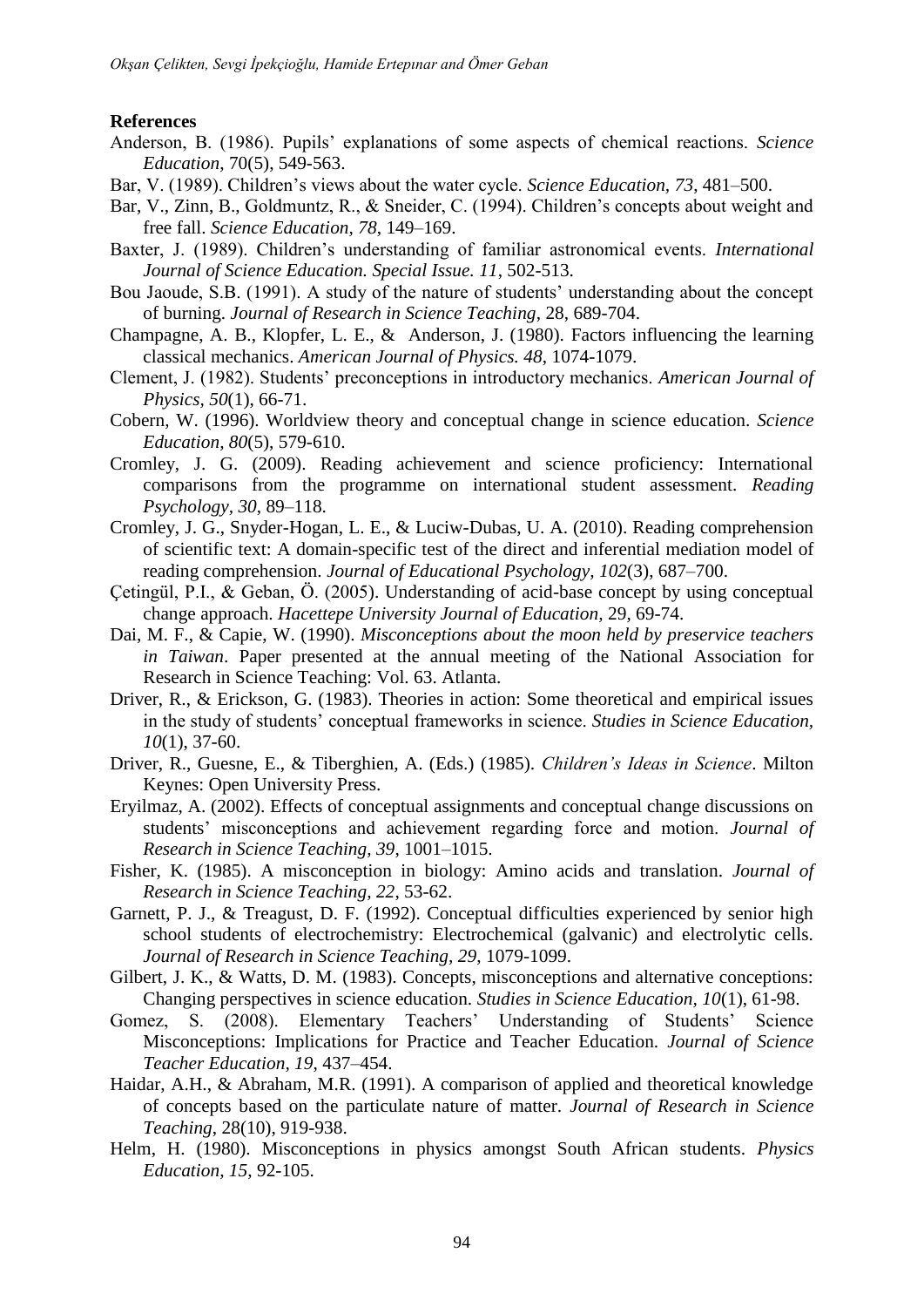- Kalkan, H., & Kıroğlu, K. (2007). Science and nonscience students' ideas about basic astronomy concepts in pre-service training for elementary school teachers. *The Astronomy Education Review, 1*(6), 15-24.
- Lin, H., & Cheng, H. (2000). The assessment of students and teachers' understanding of gases laws. *Journal of Chemical Education, 77*, 235-238.
- Marques, L., & Thompson, D. (1997). Misconceptions and conceptual change concerning continental drift and plate tectonics among Portuguese students aged 16-17. *Research in Science and Technological Education, 15*, 195-222.
- Mayer, K. (2011). Addressing students' misconceptions about gases, mass, and composition. *Journal of Chemical Education*, 88(1), 111-115.
- McCloskey, M. (1983). Intuitive physics. *Scientific American, 248*, 114-122.
- Miller, B.W., & Brewer W.F. (2010). Misconceptions of astronomical distances. *International Journal of Science Education*, 32(12), 1549-1560.
- Mohapatra, J.K. (1991). The interaction of cultural rituals and the concepts of science in student learning: A case study on solar eclipse. *International Journal of Science Education*, 13(4), 431-438.
- Nakhleh, M.B. (1992). Why some students don't learn chemistry. *Journal of Chemical Education*, 69(3), 191-196.
- Novak, J. D. (2002). Meaningful Learning: The essential factor for conceptual change in limited or inappropriate prepositional hierarchies leading to improvement of learners. *Science Education, 86*(4), 548-571.
- Ojala, J. (1997). Lost in Space? The concepts of planetary phenomena held by trainee primary teachers. *International research in Geographical and Environmental Education, 6*(3), 183-203.
- Osborne, R., & Freyberg, P. (1985). *Learning in science: The implications of children's science*. Portsmouth, Heinemann.
- Osborne, R.J., & Wittrock, M.G. (1983). Learning science: A generative process. *Science Education*, 67(4), 489-508.
- Parker, J., & Heywood, D. (1998). The earth and beyond: Developing primary teachers' understanding of basic astronomical events. *International Journal of Science Education, 20*, 503-520.
- Posner, G. J., Strike, K. A., Hewson, P. W., & Gerzog, W. A. (1982). Accommodation of a scientific conception: Toward a theory of conceptual change. *Science Education, 66*(2), 211-227.
- Pine, K., Messer, D., & St. John, K. (2001). Children's misconceptions in primary science: A survey of teachers' views. *Research in Science and Technological Education, 19*, 79–96.
- Sharp, J. G., Bowker, R., Mooney, C. M., Grace, M., & Jeans, R. (1999). Teaching and learning astronomy in primary schools. *School Science Review, 80*(292), 75-86.
- Southerland, S., Abrams, E., Cummins, C., & Anzelmo, J. (2001). Understanding students' explanations of biological phenomena: Conceptual frameworks or p-prims? *Science Education, 85*, 328–348.
- Tao, P., & Gunstone, R. (1999). The process of conceptual change in force and motion during computer supported physics instruction. *Journal of Research in Science Teaching, 36*, 859–882.
- Trend, R. D. (2001). Deep time framework: A preliminary study. *Journal of Research in Science Teaching, 38*, 191–221.
- Trumper, R. (2000). [University students' conceptions of basic astronomy concepts.](http://web.ebscohost.com/ehost/viewarticle?data=dGJyMPPp44rp2%2fdV0%2bnjisfk5Ie46a9It66xUbOk63nn5Kx95uXxjL6urUmvpbBIr6eeTriqsFKwqJ5Zy5zyit%2fk8Xnh6ueH7N%2fiVaunsEq2rbJMrquzPurX7H%2b72%2bw%2b4ti7ffDf4T7y1%2bVVv8Skeeyzw2K0prNPsKikfu3o63nys%2bSN6uLyffbq&hid=7) *Physics Education, 35*, 9-14.